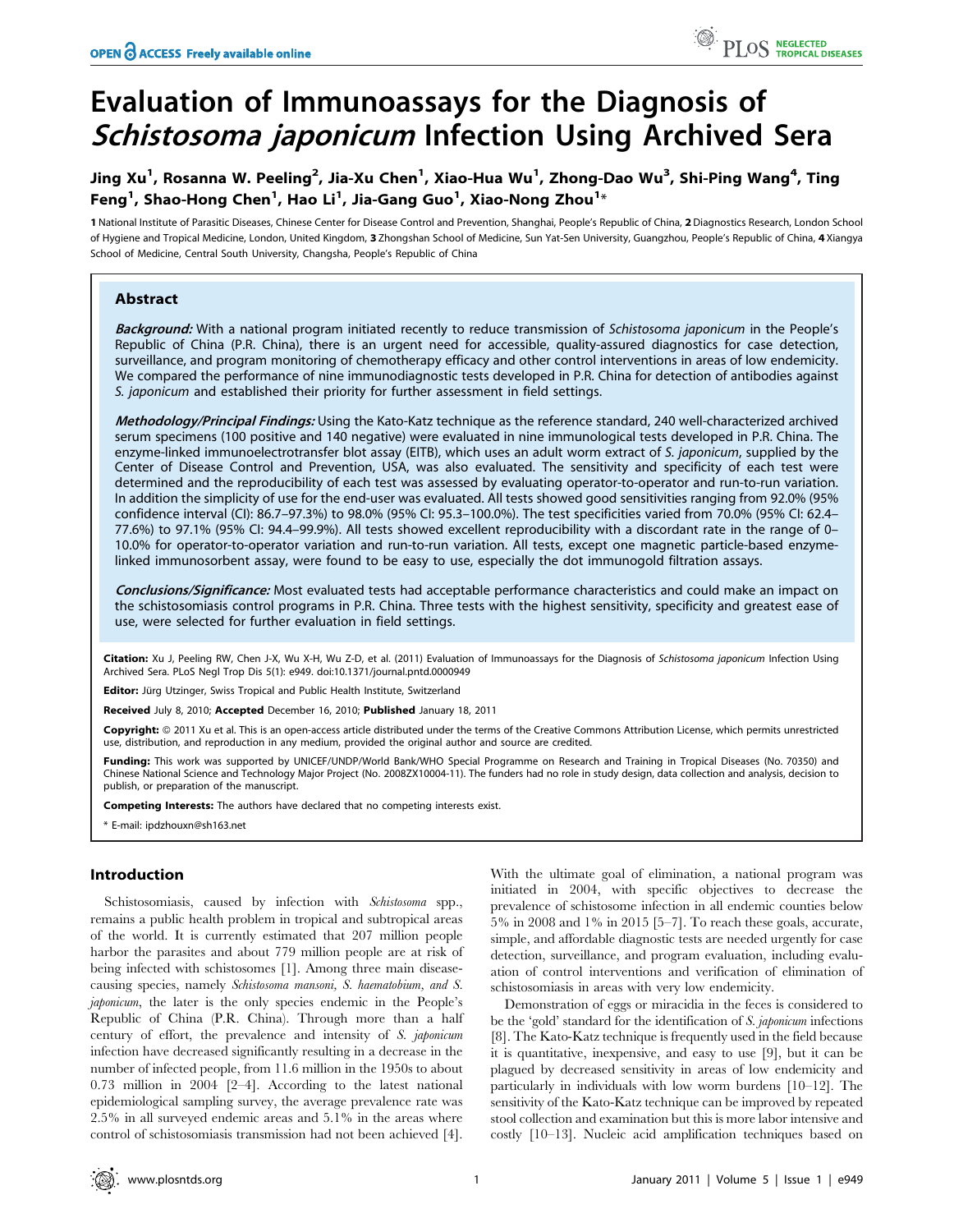#### Author Summary

With the advantages of higher sensitivity and simpler ease of use over stool examination, antibody-detection methods have been integrated into programs for schistosomiasis control in the People's Republic of China after the notable decrease of prevalence and intensity of Schistosoma japonicum infection. We compared the performance of nine immunoassays for diagnosis of S. japonicum using well-characterized archived serum specimens and prioritized tests for future evaluation. Most tests had acceptable performance characteristics and could have an impact on the control of schistosomiasis. Three tests, including one indirect hemagglutination assay, one enzyme-linked immunosorbent assay and one dot immunogold filtration assay were selected for further assessment in field settings. Our final goal is to have appropriate tools for different stages of schistosomiasis control, such as screening targets for chemotherapy, evaluating the efficacy of schistosomiasis control programs, and monitoring the endemic status of schistosomiasis.

polymerase chain reaction (PCR) have been reported for S. japonicum detection [14–17]. However, the methods are not standardized and their sensitivity needs to be verified further. Moreover, the equipment, personnel, and financial investments required are too costly for primary health-care settings in P.R. China.

With the advantages of higher sensitivity and ease of use over stool examination, immunological techniques and methods for antibody detection have attracted scientists' attention. Two national collaborative studies to evaluate the antigens used for detection of antibodies against S. japonicum were organized in the 1980's and the results showed crude soluble antigens extracted from parasite eggs performed with the highest sensitivity and specificity [18,19]. For unknown reasons, no single test evaluated in these studies was further developed or widely adopted in P.R. China. Based on the findings of these previous studies using crude egg antigens, a variety of immunodiagnostic methods such as the circumoval precipitin test (COPT), indirect hemagglutination assay (IHA), enzyme-linked immunosorbent assay (ELISA), dipstick dye immunoassay (DDIA) and dot immunogold filtration assay (DIGFA) have been developed and integrated into national control programs in P.R. China [4,8,20.21]. Although a number of immunodiagnostic kits have been widely used in the field in P.R. China, none had been standardized and licensed by 2008. Furthermore, due to the lack of strict regulatory approval standards, several poorer performing diagnostics are also used. Because so many different tests with differing performance characteristics are being used, it is difficult to interpret the reported data on prevalence of schistosome infection accurately.

In order to pre-qualify available diagnostic tests for S. japonicum infection and identify their priorities for future field trials [22], a laboratory-based evaluation for test performance and operational characteristics using panels of well-characterized archived serum specimens from geographically diverse settings of P.R. China was carried out. The study was also extended to include an evaluation of the enzyme-linked immunoelectrotransfer blot assay (EITB) provided by the Center for Disease Control and Prevention (CDC), USA, to determine its utility as an independent reference method for confirmation of cases in low transmission areas.

## Materials and Methods

#### Selection of tests for evaluation

Considering the urgent need for quality-assured and approved reagents for diagnosis of schistosome infection in P.R. China,

letters of invitation and the study protocol were sent to companies and institutes, and only products that met the following criteria were included for evaluation: (1) tests which have been used in field or clinical settings with reported performance characteristics; (2) tests which could be performed with only minimal training; and (3) products which were in the licensing process. Tests were donated by companies or institutes who were interested in participation in the evaluation, and all test packages were stored according to manufacturers' instructions prior to, and during the evaluation. Well-characterized archived human serum specimens from the serum bank of the China National Reference Center for Schistosomiasis Diagnosis (based at the National Institute of Parasitic Diseases, Chinese Center for Disease Control and Prevention, abbreviated as IPD, China CDC), which were collected in October 2007, were used to evaluate the validity and reproducibility of tests. The examinations were conducted by well trained technicians in a double blind way and operational characteristics of the tests were assessed in one week in May, 2008.

#### Collection and handling of specimens

Serum specimens from patients infected with S. japonicum were collected in endemic areas in Jiangxi, Anhui and Hubei provinces, P.R. China. S. *japonicum* infection was diagnosed on the basis of the 'gold' standard method, demonstration of schistosome eggs in feces with the Kato-Katz technique [9]. Nine slides (41.7 mg feces in each slide) were prepared from three separate stool specimens (three slides for each sample), resulting in evaluation of a total sample weight of 375.3 mg per person. Egg counts reflecting the infection intensity were expressed in eggs per gram of feces (EPG).

Sera were collected from healthy people living in Shandong province who had never traveled to schistosomiasis endemic areas when they underwent routine health check-ups. Serum specimens were also collected from patients with heterologous infections, i.e., hepatitis B, food-borne parasitic diseases (e.g. paragonimiasis, clonorchiasis, and trichinellosis) and soil-transmitted helminthiases (ascariasis, hookworm disease and trichuriasis) in areas free of schistosome infections.

Heterologous infections were diagnosed by stool examinations and/or specific serological tests. Blood samples of 5–10 ml from each donor were collected by venipuncture. Whole blood was kept at  $4^{\circ}$ C overnight for complete clot retraction. Whole blood was centrifuged and the serum was removed and divided among individual serum storage tubes. Aliquots of serum were frozen at  $-70^{\circ}$ C and linked by a unique numerical code to detailed clinical and parasitological information.

#### Preparation of serum panels for evaluation

Assuming a sensitivity and specificity of 90% and 90%, respectively, against the 'gold' standard test, and allowing a 6% margin of error, a serum panel sample size of 240 was used for the evaluation. One hundred sera were collected from S. japonicum egg-positive persons, which were characterized as 73.0% (73/100) male, with a mean age of  $47\pm13$  years. The median infection intensity in patients was 9 EPG and 89.0% had infection intensities below 40 EPG. Fifty serum specimens from healthy persons and 90 specimens from patients with other heterologous diseases (20 cases with hepatitis B, 20 cases with paragonimiasis, and 10 cases each with trichinellosis, clonorchiasis, ascariasis, hookworm disease, and trichuriasis) were also included. Ten aliquots (0.1 ml per aliquot) were prepared per serum specimen and each aliquot was coded with a unique study ID.

For the assessment of reproducibility, panels were prepared with 19 specimens from patients with schistosomiasis and 11 specimens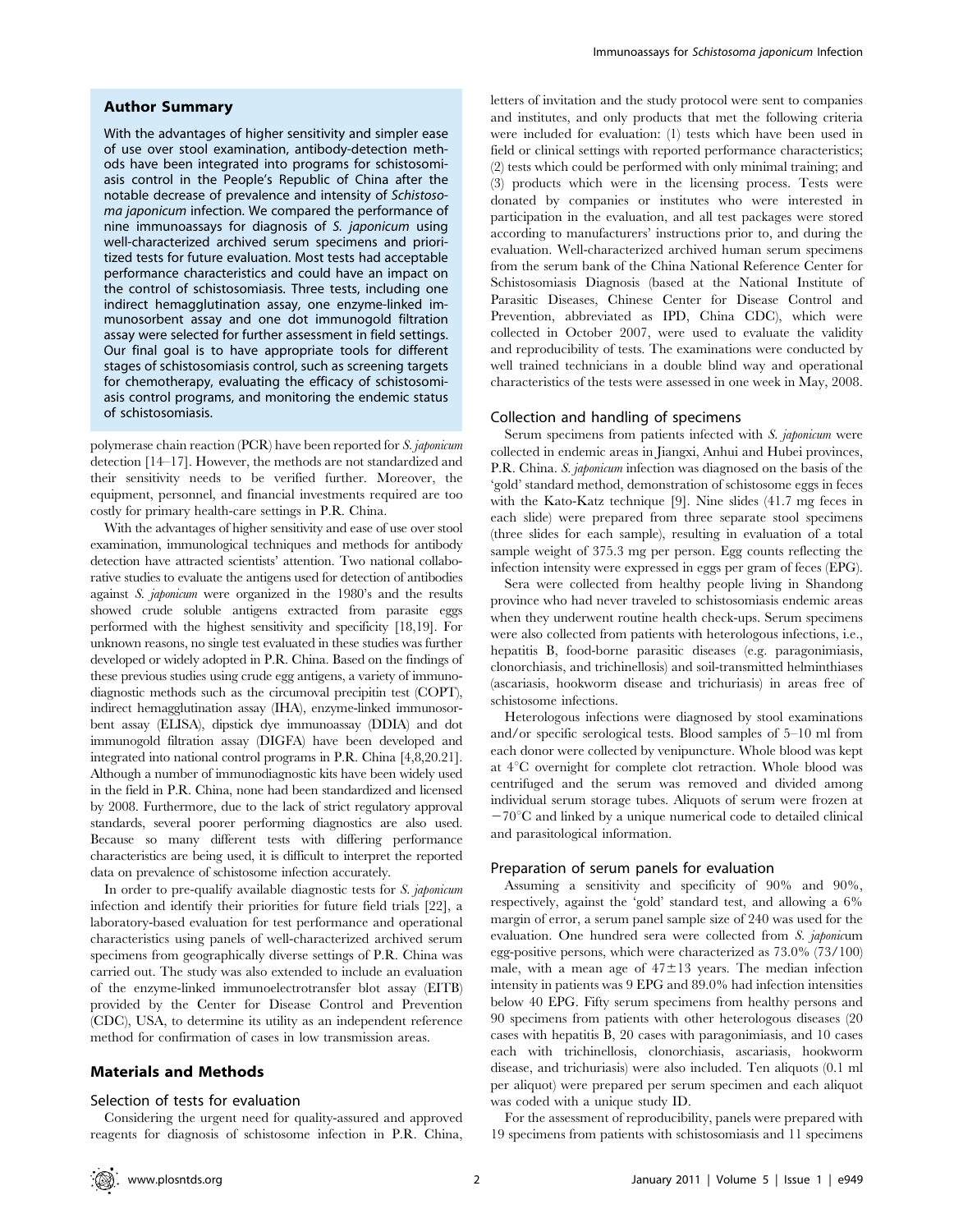from healthy persons. Each specimen was divided by 40 aliquots (0.1 ml per aliquot) and labeled randomly with unique number.

#### Tests for evaluation

A total of nine immunodiagnostic kits developed in P.R. China met the inclusion criteria for evaluation. The antigen for all tests was the crude soluble egg extract of S. *japonicum* and the type of specimen tested in all kits was serum. According to assay type, these kits were classified into three categories: IHA (four tests coded as IHA\_AJ, IHA\_JX, IHA\_XY, and IHA\_HB), DIGFA (three tests coded as DIGFA\_SH, DIGFA\_XC and DIGFA\_ZJ), and ELISA (two tests coded as ELISA\_SZ and MELISA\_BE). Major features of these tests are given in Table 1.

The four IHA tests were based on an indicator system consisting of sheep red blood cell or human red blood cell with ''O'' blood type coated with soluble antigen extracted from S. japonicum eggs. The IHA tests were performed as described in previous studies [23–28]. The titer in the test sera was recorded as one dilution before that which yielded a clear, sharp dark spot similar to that in the negative control wells. Titers were expressed as reciprocal values. Titers of  $\geq 10$  indicated a positive result.

The three DIGFA tests were based on the immunofiltration technique, using anti-human antibody labeled with colloidal gold as the indicator system. The volumes of specimen and reaction liquid were added according to the instructions provided by their manufacturers. For the DIGFA\_SH and DIGFA\_XC, the appearance of two red dots in the well indicated a positive reaction, and the appearance of a single red dot indicated a negative reaction [29,30]. For the DIGFA\_ZJ, the color of one dot in the well equivalent to or deeper than that of positive control serum was considered a positive result, while only pale or pink background in the well was defined as a negative result [31].

The ELISA\_SZ and MELISA\_BE were based on the indirect ELISA method but differed significantly in their operational procedures. In the ELISA\_SZ, all serum specimens were diluted 1:100 and transferred into the kit supplied microtiter wells. The

incubation procedure, washing steps and detection steps were carried out according to the manufacturer's instructions. Optical density (OD) values were read at 450 nm zeroed by the reagent blank wells. For each run, positive and negative control sera were measured simultaneously. A positive result was defined as an OD value greater than 2.1 times the OD value of the negative control serum provided by the kit, as specified by the manufacturer's instructions [32]. The MELISA\_BE test combined indirect ELISA and magnetic particle isolation techniques to identify antibodies against S. japonicum [33]. Briefly, serum specimens diluted 1:200 and fluorescein isothiocyanate (FITC) labeled S. japonicum SEA were added to each tube successively. All the washing steps and detection steps were performed as described previously [33]. OD values were read at 550 nm zeroed by the reagent blank wells and the positives were defined as OD values greater than 0.635.

Finally, an EITB supplied by CDC, USA, was also evaluated. The EITB was performed as described in previous reports [34]. A positive result was defined as the appearance of any of three distinct glycoproteins with molecular masses of 18KD, 23KD and 29KD.

#### Performance of evaluation

To assess assay performance, each assay was tested with a panel of 240 serum specimens. The testers were blinded to reference standard results and performed the tests independently to avoid comparison of results between kits. Test reproducibility was investigated using a panel of 30 serum specimens. Operator-tooperator reproducibility was compared with two technicians who ran tests with the same 30 sera. Run-to-run variability was investigated using 30 sera that were tested on two different days for each test by the same testers.

Each test was assessed for its operational characteristics by the testing technicians. Tests were scored for clarity of the kit instructions (very clear = 3, clear = 2, not clear = 1), technical complexity ( $\leq$ 5 steps and short intervals between steps = 3; 5–10 steps and short intervals between steps = 2;  $\geq 10$  steps or long

Table 1. Major features of the evaluated tests for the diagnosis of S. japonicum infection.

| Assay<br>code   | Assay type                                           | Antigen*   | Solid phase                                 | No. samples<br>per run<br>(min. - max.) | <b>Time required</b><br>per run | <b>Volumes</b><br>of sample | <b>Extra</b><br>supplies** | <b>References</b> |
|-----------------|------------------------------------------------------|------------|---------------------------------------------|-----------------------------------------|---------------------------------|-----------------------------|----------------------------|-------------------|
| IHA_AJ          | Indirect hemagglutination                            | <b>SEA</b> | Red cell from sheep                         | $1 - 30$                                | <1 h                            | $25 \mu$                    | Yes                        | 23,24             |
| IHA_HB          | Indirect hemagglutination                            | <b>SEA</b> | Red cell from sheep                         | $1 - 30$                                | $<$ 1 $h$                       | $25 \mu$                    | Yes                        | 25                |
| <b>IHA_XY</b>   | Indirect hemagglutination                            | <b>SEA</b> | Red cell from sheep                         | $1 - 30$                                | $<$ 1 $h$                       | $25 \mu$                    | Yes                        | 26                |
| IHA_JX          | Indirect hemagglutination                            | <b>SEA</b> | Red cell from humans<br>with "O" type blood | $1 - 30$                                | $<$ 1 $h$                       | $25 \mu$                    | Yes                        | 27,28             |
| <b>DIGFA SH</b> | Dot immunogold filtration<br>assay                   | <b>SEA</b> | Nitrocellulose<br>membrane                  | 1                                       | $<$ 5 min                       | $50 \mu l$                  | <b>No</b>                  | 29                |
| <b>DIGFA XC</b> | Dot immunogold filtration<br>assay                   | <b>SEA</b> | Nitrocellulose<br>membrane                  | $\overline{1}$                          | $<$ 5 min                       | 40 µl                       | <b>No</b>                  | 30                |
| DIGFA_ZJ        | Dot immunogold filtration<br>assay                   | <b>SEA</b> | Nitrocellulose<br>membrane                  | $\mathbf{1}$                            | $<$ 5 min                       | $25 \mu$                    | <b>No</b>                  | 31                |
| ELISA SZ        | <b>Indirect ELISA</b>                                | <b>SEA</b> | Microtitre plate                            | $1 - 96$                                | $<$ 2 h                         | $5 \mu$                     | Yes                        | 4,32              |
| MELISA BE       | Magnetic particle-based<br><b>ELISA</b>              | <b>SEA</b> | Magnetic particle                           | $1 - 30$                                | $<$ 2 h                         | $5 \mu$                     | Yes                        | 33                |
| <b>EITB</b>     | Enzyme-linked<br>immunoelectrotransfer<br>blot assay | <b>AWA</b> | Nitrocellulose<br>membrane                  | $1 - 10$                                | Overnight                       | $3 \mu$                     | Yes                        | 34                |

\*SEA = soluble egg antigen,  $AWA =$  adult microsomal antigen.

\*\*Additional equipment of all tests required was consisted of handheld micropipettes and micropipette tips.

doi:10.1371/journal.pntd.0000949.t001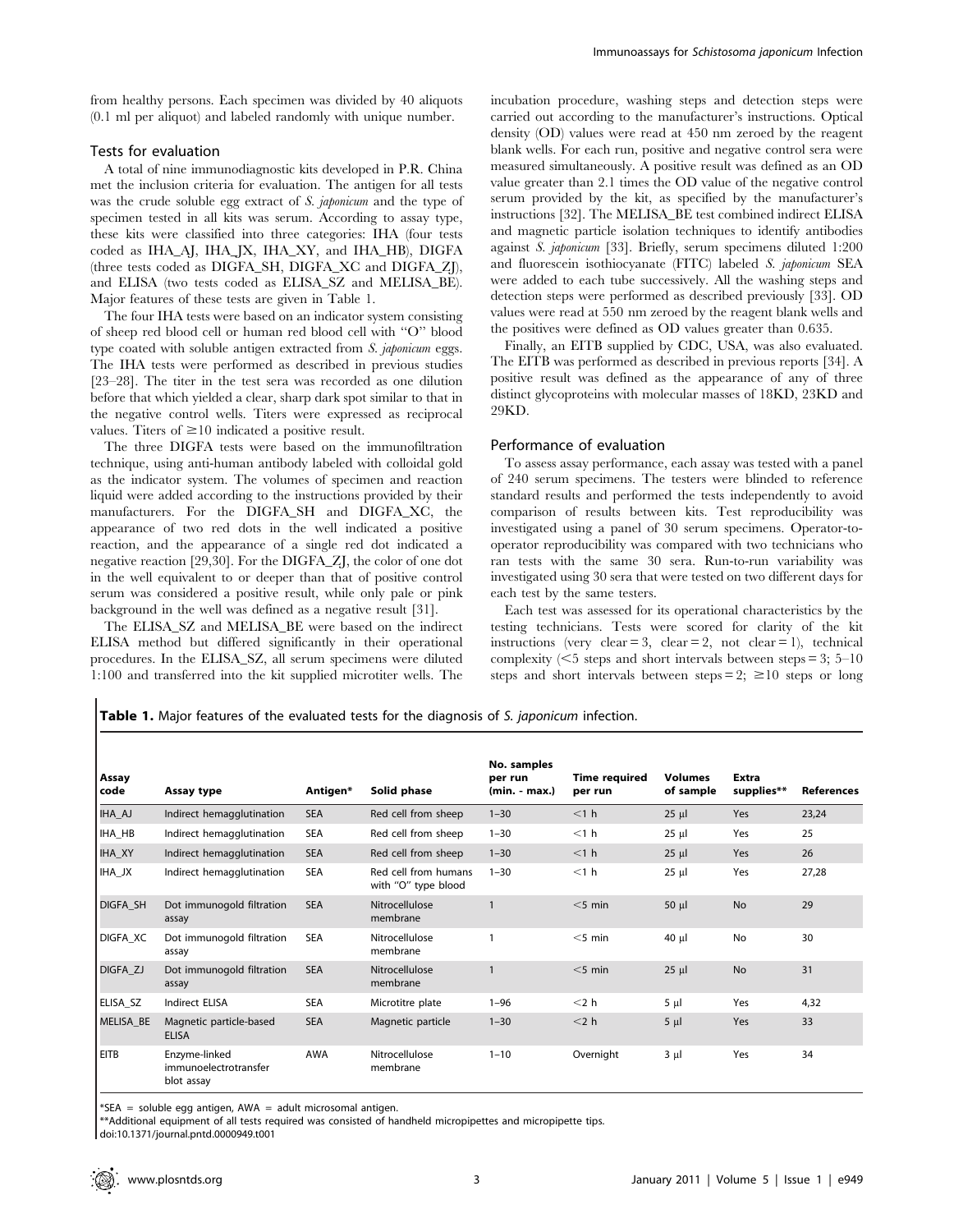intervals between  $steps = 1$ ) and ease of interpretation (by eye and easy = 3, by eye but not easy = 2, by machine = 1). The maximum possible score for each index was 3. In addition, a score of 1 was given to the tests that did not require any additional equipment, giving a maximum score of 10. The higher the score, the more suitable the test was considered for use in the field.

#### **Statistics**

All data were processed and analyzed with SPSS statistical software package 13.0 for Windows (SPSS Inc., Chicago, IL, USA). Sensitivities and specificities were calculated relative to the 'gold' standard Kato-Katz results that correlated to each serum specimen. The 95% confidence intervals (CIs) were determined for the sensitivity and specificity of each test. Youden's index, expressed as sensitivity  $+$  specificity  $-1$ , was used to assess the ability of the test to discriminate true positives and true negatives. Operator-to-operator and run-to-run variability were calculated as the number of tests for which different results were obtained by two independent operators, two different days, divided by the number of specimens tested. Categorical variables between groups were compared by  $\chi^2$  test or Fisher's exact test as appropriate. Significance was assigned at  $P<0.05$  for all parameters and was two-sided unless otherwise indicated.

#### Ethics statement

The study was approved by the Ethics Committee of IPD, China CDC. The study procedures, potential risks, and benefits were explained to the village leaders. After their consent to perform the study, field workers visited the homes of the selected families where detailed information was provided to all potential participants, and questions were answered. All adult participants and parents/guardians of child participants in a given household provided informed consent. Written confirmation that full information had been provided and individual participation was voluntary (informed consent) was obtained from the head of each participating household or a literary substitute (adult or relative), and this procedure was approved by the aforementioned ethical committee.

Collection of serum specimens was conducted with approval from the Ethics Committee and Academic Board of IPD, China CDC. All personal identifiers and patient information were delinked from the serum specimens.

## Results

The sensitivity of each immunological test using 100 serum specimens collected from S. japonicum-infected individuals is detailed in Table 2. The IHA\_HB, MELISA\_BE and EITB tests performed with the highest sensitivities, 98.0% (98/100; 95% CI: 95.3–100.0%), while the IHA\_JX and DIGFA\_SH tests showed the lowest sensitivities (92.0%; 92/100; 95% CI: 86.7–97.3%). The nine evaluated tests did not differ from EITB in sensitivity  $(P>0.05)$ . The 47 false negative specimens were mostly from patients with 20 or less EPG.

The cross-reactivity with heterologous serum specimens and specificity of each evaluated test is listed in Table 3. Crossreactivity mainly resulted with sera from patients with paragonimiasis (false positive rates: 40.0–60.0%) for all tests except the EITB. Otherwise, false positive rates of each test were very low (0– 20%) for patients infected with soil-transmitted helminths, including ascariasis, hookworm disease, and trichuriasis. The highest specificity was observed with the EITB, 97.1% (136/140; 95% CI: 94.4–99.9%). The DIGFA\_SH showed the highest specificity (95.1%; 116/122; 95% CI: 91.2–98.9%) among the other nine tests developed in P.R. China, while IHA\_XY performed with the lowest specificity (70.0%; 98/140; 95% CI: 62.4–77.6%).

The specificity of each two tests was compared (Table 4). The specificity of IHA\_XY was significantly lower than those of other evaluated tests. Compared to the EITB, which had the highest specificity, four tests (IHA\_XY, IHA\_AJ, IHA\_HB, and DIG-FA\_ZJ) performed with significantly lower specificities ( $P \le 0.05$ ). The other five tests, which did not differ from the EITB in specificity, also showed no difference between any two tests  $(P>0.05)$ .

Overall assay performance was evaluated using Youden's indices (Fig. 1). Except for the IHA\_XY, all tests demonstrated good performance as indicated by Youden's indices higher than 0.80, especially the MELISA\_BE and the EITB (0.92 and 0.95, respectively).

For all tests, reproducibility was measured by determining operator-to-operator and run-to-run variation. The results are summarized in Fig. 2. Overall, variability was low. The maximum variability observed was 10.0% (6/60) for DIGFA\_ZJ test for operator-to-operator and run-to-run variation, respectively, while no variance was detected in the IHA\_AJ, IHA\_HB, and

| <b>Table 2.</b> Detection of antibodies in S. japonicum egg-positive patients ( $n = 100$ ). |  |  |  |  |  |
|----------------------------------------------------------------------------------------------|--|--|--|--|--|
|----------------------------------------------------------------------------------------------|--|--|--|--|--|

| Assay code      | No. of true<br>positives | No. of false<br>negatives | No. of EPG* for misdiagnosed | Sensitivity (%) [95% CI] | $P$ value<br>against EITB |  |
|-----------------|--------------------------|---------------------------|------------------------------|--------------------------|---------------------------|--|
|                 |                          |                           |                              |                          |                           |  |
| IHA_AJ          | 93                       |                           | 3, 3, 5, 5, 16, 21, 139      | 93.0 [88.0-98.0]         | 0.17                      |  |
| IHA_HB          | 98                       | $\overline{2}$            | 5, 21                        | 98.0 [95.3-100.0]        |                           |  |
| IHA_XY          | 96                       | $\overline{4}$            | 3, 5, 11, 139                | 96.0 [92.2-99.8]         | 0.68                      |  |
| IHA_JX          | 92                       | 8                         | 3, 3, 5, 11, 19, 21, 27, 139 | 92.0 [86.7-97.3]         | 0.1                       |  |
| DIGFA_SH        | 92                       | 8                         | 3, 5, 5, 5, 8, 11, 11, 37    | 92.0 [86.7-97.3]         | 0.1                       |  |
| <b>DIGFA XC</b> | 97                       | 3                         | 11, 24, 37                   | 97.0 [93.7-100.0]        |                           |  |
| <b>DIGFA ZJ</b> | 94                       | 6                         | 3, 5, 5, 5, 11, 37           | 94.0 [89.3-98.7]         | 0.28                      |  |
| MELISA BE       | 98                       | $\mathcal{P}$             | 5, 21                        | 98.0 [95.3-100.0]        |                           |  |
| ELISA SZ        | 95                       | 5                         | 3, 3, 5, 8, 37               | 95.0 [90.7-99.3]         | 0.45                      |  |
| <b>EITB</b>     | 98                       | $\overline{2}$            | 11, 35                       | 98.0 [95.3-100.0]        | $\blacksquare$            |  |

\*EPG: egg per gram feces.

doi:10.1371/journal.pntd.0000949.t002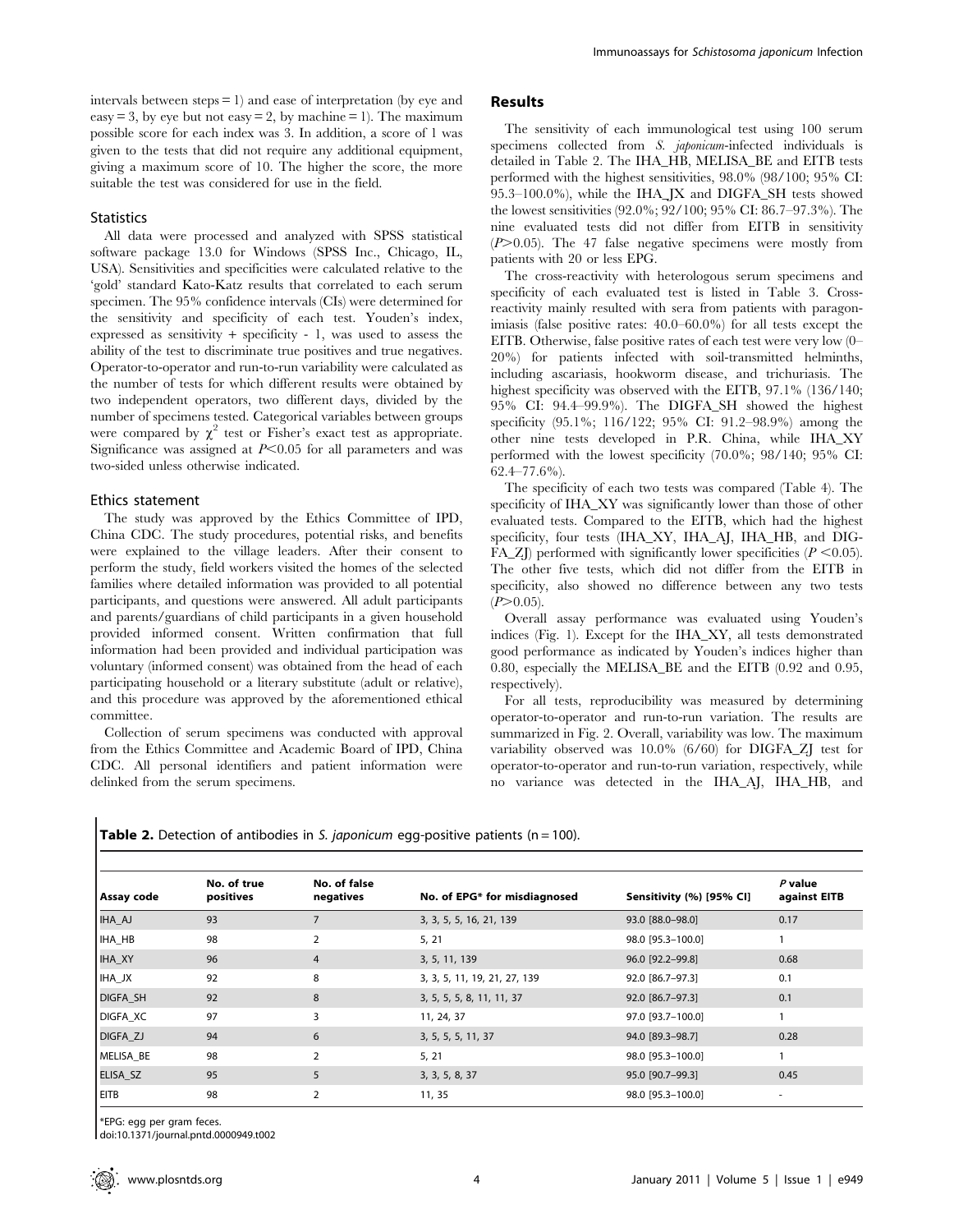Table 3. False positive results of the evaluated immunoassays.

|             |                                       | Assay code No. false positives  |                           |                             |                                   |                               |                                        |                                 |                           |                         |
|-------------|---------------------------------------|---------------------------------|---------------------------|-----------------------------|-----------------------------------|-------------------------------|----------------------------------------|---------------------------------|---------------------------|-------------------------|
|             | <b>Healthy</b><br>persons<br>$n = 50$ | <b>Hepatitis B</b><br>$n = 20*$ | Clonorchiasis<br>$n = 20$ | Paragonimiasis<br>$n = 10*$ | <b>Trichinellosis</b><br>$n = 10$ | <b>Ascariasis</b><br>$n = 10$ | <b>Hookworm</b><br>disease<br>$n = 10$ | <b>Trichuriasis</b><br>$n = 10$ | <b>Total</b><br>$n = 40*$ |                         |
| IHA_AJ      | $\overline{3}$                        | $\mathbf{1}$                    | $\overline{2}$            | 5                           | $\overline{2}$                    | $\mathbf 0$                   | $\mathbf 0$                            | $\mathbf{1}$                    | 14                        | 90.0<br>$[85.0 - 95.0]$ |
| IHA_HB      | $\overline{4}$                        | $\overline{1}$                  | $\overline{2}$            | 6                           | $\overline{3}$                    | $\mathbf{0}$                  | $\mathbf 0$                            | $\overline{2}$                  | 18                        | 87.1<br>$[81.6 - 92.7]$ |
| IHA_XY      | 15                                    | 4                               | 10                        | 6                           | 6                                 | $\mathbf 0$                   | $\mathbf{1}$                           | $\mathbf 0$                     | 42                        | 70.0<br>$[62.4 - 77.6]$ |
| IHA_JX      | $\mathbf{1}$                          | $\pmb{0}$                       | $\mathbf{1}$              | 5                           | $\overline{2}$                    | $\mathbf{0}$                  | $\mathbf 0$                            | $\mathbf{1}$                    | 10                        | 92.9<br>$[88.6 - 97.1]$ |
| DIGFA_SH    | $\mathbf{1}$                          | 0(7)                            | $\mathbf{1}$              | 2(5)                        | $\overline{2}$                    | $\mathbf 0$                   | $\mathbf 0$                            | $\mathbf 0$                     | 6(122)                    | 95.1<br>$[91.2 - 98.9]$ |
| DIGFA_XC    | $\mathbf{0}$                          | 0(11)                           | $\mathbf{1}$              | 4(9)                        | $\overline{3}$                    | $\mathbf{1}$                  | $\pmb{0}$                              | $\mathbf 0$                     | 9(130)                    | 93.1<br>$[88.7 - 97.4]$ |
| DIGFA_ZJ    | $\mathbf{1}$                          | 1(13)                           | $\mathbf 0$               | 6(9)                        | $\mathbf{3}$                      | 0                             | $\mathbf{1}$                           | $\mathbf 0$                     | 12 (132)                  | 90.9<br>$[86.0 - 95.8]$ |
| MELISA_BE   | $\mathbf{1}$                          | $\mathbf 0$                     | $\mathbf{1}$              | 5                           | $\mathbf{1}$                      | $\Omega$                      | $\mathbf{0}$                           | $\mathbf 0$                     | 8                         | 94.3<br>$[90.5 - 98.1]$ |
| ELISA_SZ    | $\overline{2}$                        | $\mathbf{1}$                    | $\mathbf 0$               | 5                           | $\mathbf{1}$                      | $\mathbf 0$                   | $\mathbf 0$                            | $\mathbf 0$                     | 9                         | 93.6<br>$[89.5 - 97.6]$ |
| <b>EITB</b> | $\mathbf{1}$                          | $\pmb{0}$                       | $\mathbf{1}$              | $\mathbf{0}$                | $\overline{2}$                    | $\mathbf{0}$                  | $\mathbf{0}$                           | $\mathbf{0}$                    | $\overline{4}$            | 97.1<br>$[94.4 - 99.9]$ |

\*() indicates number of tests that gave valid results;

\*\*CI: confidence interval.

doi:10.1371/journal.pntd.0000949.t003

ELISA\_SZ assays. The scores for operational characteristics are summarized in Table 5. Three DIGFA assays obtained the best scores on the questionnaire (10/10) but all presented technical problems with membrane permeability, as evidenced by several serum specimens that could not penetrate. The MELISA\_BE received the lowest score (5/10). All tests scored 3 for clarity of kit instructions. Given the similar test principles, four IHA assays and three DIGFA assays were scored equally for technical complexity (2/3, 3/3, accordingly), while MELISA\_BE and EITB scored the lowest (1/3). The three DIGFAs scored the highest for ease of interpretation (3/3) and no extra equipment except handheld micropipettes and micropipette tips was needed. The MELI-SA\_BE and ELISA\_SZ scored the lowest on ease of interpretation because results were generated using an enzyme-linked analyzer.

#### **Discussion**

Parasitological techniques, the definitive methods for determining S. japonicum infection, are relatively insensitive in populations with light infections, as is the case in P.R. China after years of integrated schistosomiasis control [20,24,35]. Other diagnostic alternatives include immunologic methods for detection of

Table 4. Comparative differences in testing specificity (P values).

| Assay code  | IHA AJ      | <b>IHA HB</b> | <b>IHA XY</b> | <b>IHA JX</b> | <b>DIGFA SH</b> | <b>DIGFA XC</b> | DIGFA ZJ | <b>MELISA BE</b> | ELISA SZ | <b>EITB</b> |
|-------------|-------------|---------------|---------------|---------------|-----------------|-----------------|----------|------------------|----------|-------------|
| IHA_AJ      |             |               |               |               |                 |                 |          |                  |          |             |
| IHA_HB      | 0.452       |               |               |               |                 |                 |          |                  |          |             |
| IHA_XY      | $< 0.001**$ | $< 0.001**$   |               |               |                 |                 |          |                  |          |             |
| IHA_JX      | 0.393       | 0.111         | $< 0.001**$   |               |                 |                 |          |                  |          |             |
| DIGFA_SH    | 0.122       | $0.026*$      | $< 0.001**$   | 0.453         |                 |                 |          |                  |          |             |
| DIGFA_XC    | 0.365       | 0.104         | $< 0.001**$   | 0.944         | 0.501           |                 |          |                  |          |             |
| DIGFA_ZJ    | 0.272       | 0.727         | $< 0.001**$   | 0.053         | $0.011*$        | 0.051           |          |                  |          |             |
| MELISA_BE   | 0.276       | $0.068*$      | $< 0.001**$   | 0.812         | 0.600           | 0.871           | $0.031*$ |                  |          |             |
| ELISA_SZ    | 0.183       | $0.039*$      | $< 0.001**$   | 0.626         | 0.775           | 0.683           | $0.017*$ | 0.802            |          |             |
| <b>EITB</b> | $0.026*$    | $0.003*$      | $< 0.001**$   | 0.168         | 0.522           | 0.157           | $0.001*$ | 0.255            | 0.377    |             |

\*indicate significant difference;

\*\*indicate highly significant difference.

doi:10.1371/journal.pntd.0000949.t004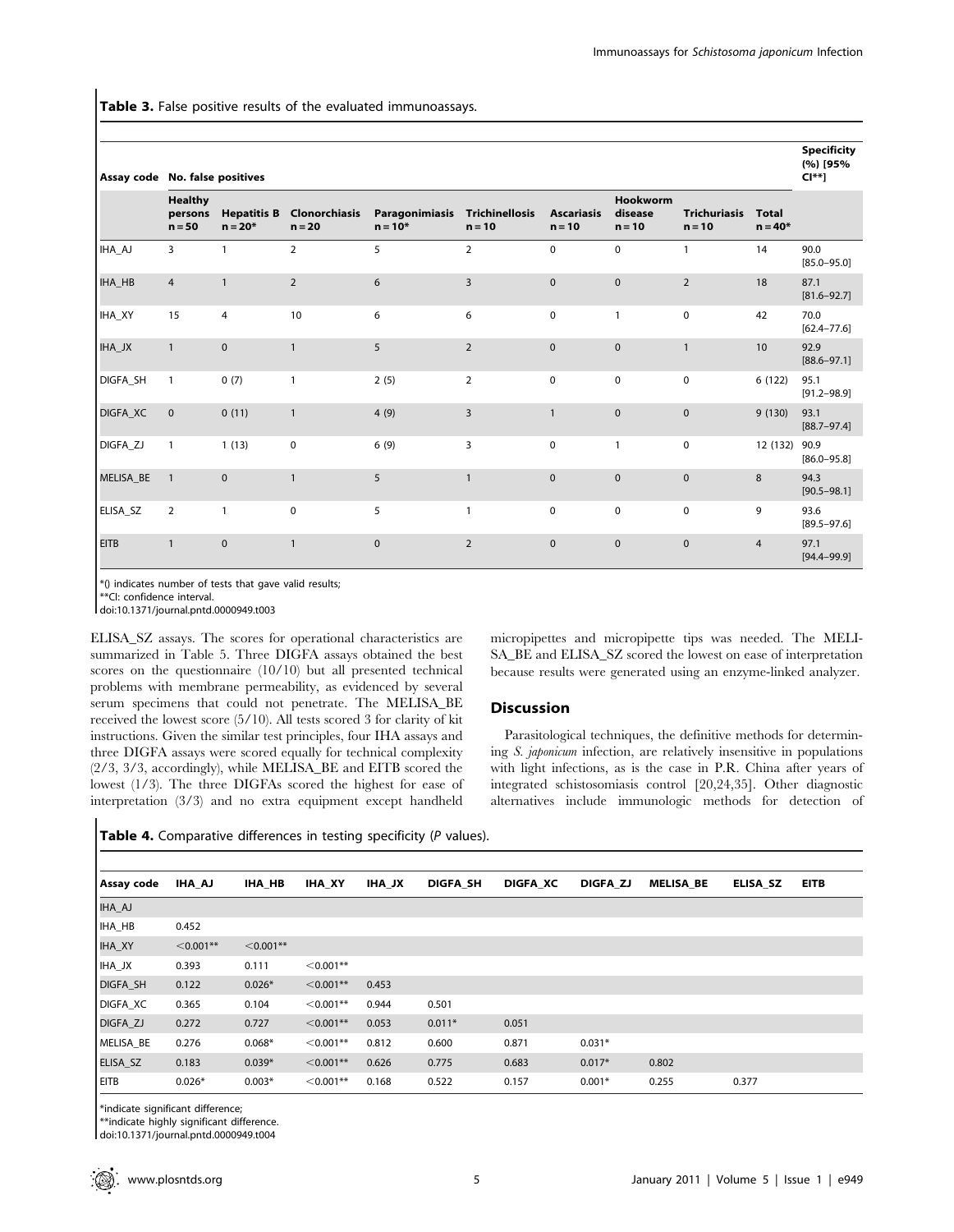

Figure 1. Validity of evaluated tests for the diagnosis of S. japonicum infection (Youden's index). doi:10.1371/journal.pntd.0000949.g001

parasitic specific antibodies or circulating antigens. Although a number of monoclonal antibodies developed for detection of circulating antigens have been developed in P.R. China, these assays showed unsatisfactory sensitivity, especially in patients with light infections [36–38]. Antibody-detection has been shown to be more sensitive than stool examination and is needed in areas characterized by low level of transmission, low prevalence and particularly low intensity [39–41]. To identify quality-assured diagnostic assays for use in schistosomiasis control areas with low endemicity, we compared diagnostic tests developed in P.R. China in a controlled laboratory setting using well-characterized archived serum specimens (Figure S1), and prioritized the methods for further assessment in field settings.

Once transmission of the disease drops to very low levels, the positive predictive value for any test is decreased. Therefore a confirmatory method may be needed to verify results obtained in the field, especially in areas of low prevalence. The ideal confirmatory method should be independent of the first test method to increase the statistical reliability of the results. The EITB methods using S. mansoni and S. haematobium adult worm microsomal fractions have been demonstrated to be a highly sensitive and specific for detection of schistosomiasis caused by these species [34,42]. The EITB using S. japonicum adult worm microsomal fractions was evaluated here to determine if this test would be a suitable reference method to confirm S. japonicum infections in especially low transmission settings. The EITB was also chosen for evaluation here because the assay format is

independent of the other methods evaluated in this study, all of which detect antibodies to egg antigens. Instead the EITB detects antibodies to adult worm antigens presented in the microsomal fraction and thereby provides an independent means of confirming positives identified using the field tests. In this study, the EITB performed with a high sensitivity for detection of patients with light S. japonicum infections and also had a low cross-reaction rate with normal or heterologous sera. Considering these data and other studies, the EITB has been demonstrated to be effective and specific for detection of schistosome infections. For these reasons, we have identified the EITB as a possible method for definitive serodiagnosis of S. *japonicum* infections.

The nine other diagnostic tests evaluated demonstrated a good ability to identify schistosomiasis patients with light infections, with sensitivities in the range of 92.0% (95% CI: 86.7–97.3%) to 98.0% (95% CI: 95.3–100.0%). This observation is consistent with a previous study performed by our laboratory with archived serum specimens, in which most immunoassays had sensitivities above 90% [43]. We also found that the serum specimens that generated the most false negative results were collected from patients with very low infection intensities (generally less than 20 EPG). Thus, more sensitive assays need to be developed to avoid misidentifying those individuals with low level infections, but who pose a tremendous risk for continuing transmission. There are quite a few reports of PCR-based methods for detecting S. japonicum infection [14–17]. Although the application of molecular techniques in field studies needs further evaluation, these techniques could be improved and standardized as laboratory reference or confirmatory assays because of their excellent sensitivity and specificity.

The specificities of the nine assessed tests in P.R. China varied greatly and ranged from 70.0% (95% CI: 62.4–77.6%) to 95.1% (95% CI: 91.2–98.9%). Four tests, including the IHA\_AJ, IHA\_HB, IHA\_XY, and DIGFA\_ZJ, with specificities lower than 91%, differed significantly in specificity from that of the EITB (specificity: 97.1%, 95% CI: 94.4–99.9%). The remaining five assays, IHA\_JX, DIGFA\_SH, DIGFA\_XC, MELISA\_BE and ELISA\_SZ, did not differ between any two tests in specificity. The specificities of the evaluated tests were mainly influenced by the cross-reactivity with specimens from paragonimiasis or trichinellosis patients. These observations suggested that when a positive result is obtained for a patient from an area co-endemic with schistosomiasis and paragonimiasis or trichinellosis, the history of infection with, or exposure to, the other two diseases should be considered also.



Figure 2. Test reproducibility results (discordance %). A: Operator-to-operator variability (n = 60). B: Run-to-run variability (n = 60). doi:10.1371/journal.pntd.0000949.g002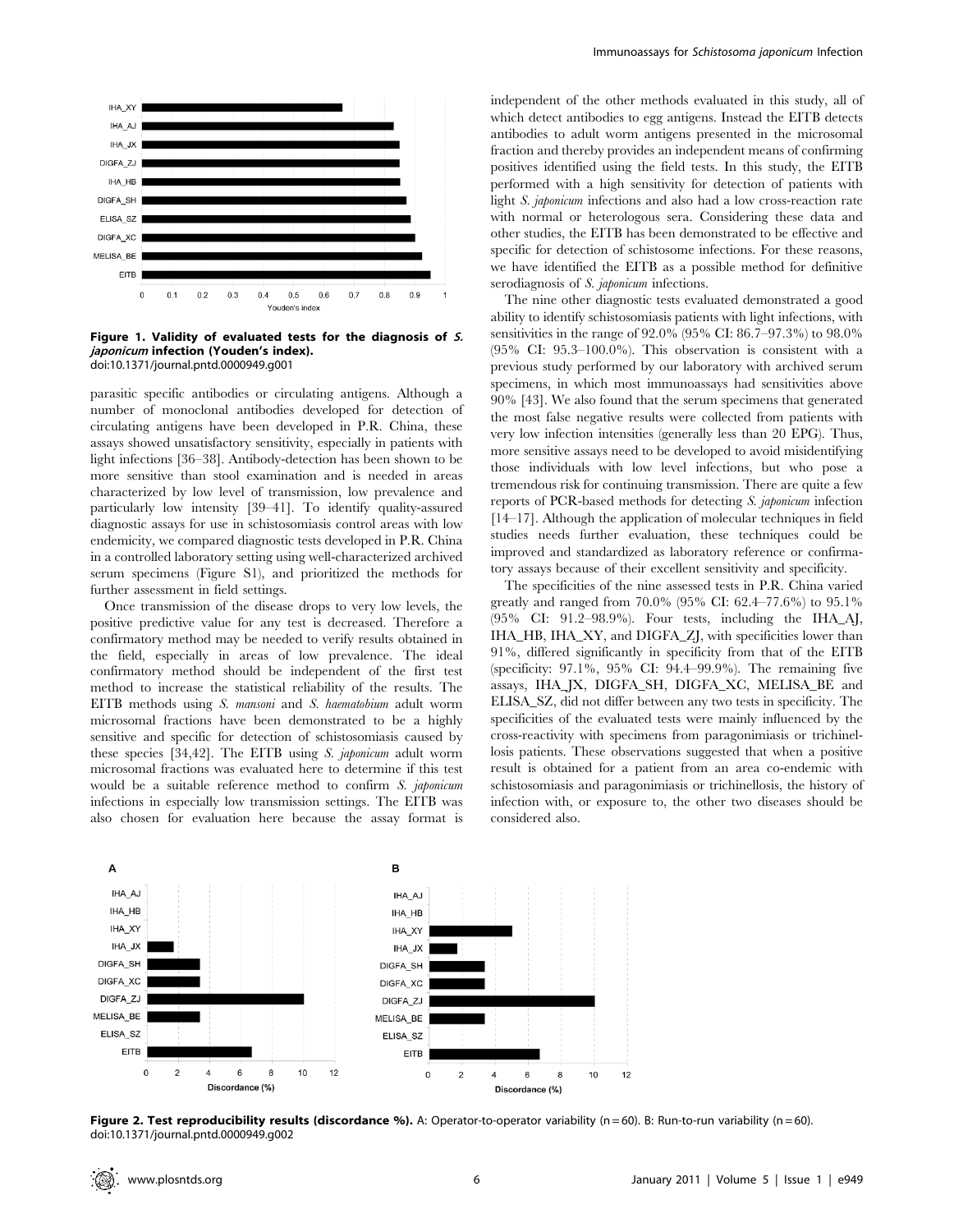Table 5. Operational characteristics of the evaluated tests.

| <b>Assay</b><br>  code | <b>Clarity of</b><br>instructions | Technical<br>complexity | <b>Ease of interpretation</b><br>of results | <b>Equipment required</b><br>but not supplied | <b>Total</b><br>score | <b>Technical</b><br>problem |
|------------------------|-----------------------------------|-------------------------|---------------------------------------------|-----------------------------------------------|-----------------------|-----------------------------|
| IHA_AJ                 | 3                                 | $\overline{2}$          | 2                                           | $\mathbf{0}$                                  | 7                     | <b>No</b>                   |
| IHA_HB                 | 3                                 | $\mathcal{P}$           | $\mathcal{P}$                               | $\Omega$                                      |                       | No                          |
| IHA_XY                 | 3                                 | 2                       | 2                                           | $\mathbf{0}$                                  | 7                     | <b>No</b>                   |
| IHA_JX                 | 3                                 | $\overline{2}$          |                                             | $\Omega$                                      |                       | No                          |
| DIGFA_SH               | 3                                 | 3                       | 3                                           |                                               | 10                    | Yes                         |
| DIGFA_XC               | 3                                 | 3                       |                                             |                                               | 10                    | Yes                         |
| DIGFA_ZJ               | 3                                 | 3                       |                                             |                                               | 10                    | Yes                         |
| MELISA_BE              |                                   |                         |                                             | $\Omega$                                      | 5                     | No                          |
| ELISA_SZ               | 3                                 | $\overline{2}$          |                                             | $\mathbf{0}$                                  | 6                     | <b>No</b>                   |
| <b>EITB</b>            |                                   |                         |                                             | $\Omega$                                      | 6                     | No                          |

For each test, a score of 3 for the first three characteristics was given with 3 being the best, and then a score of 1 was given if the test does not require any additional equipment.

doi:10.1371/journal.pntd.0000949.t005

In addition to high sensitivity and specificity, an ideal diagnostic test to be considered for use in developing countries should be user-friendly, rapid and robust, require simple or no equipment, be deliverable to end-users, and be manufactured according to quality standards [44,45]. First, reproducibility, which is a measure of the closeness of agreement between test results when the conditions for testing or measurement change [46], is an intrinsic factor that may affect performance especially when used in the field for a large-scale evaluation. Our study measured the reproducibility of assays by determining operator-to-operator and run-to-run variation. The discordant rate in the range of 0-10.0% indicates that all tests performed with good reproducibility. Second, the operational characteristics of each test were assessed based on a questionnaire administered to technicians performing the assays. Results from the questionnaire indicated that three DIGFA tests had the greatest advantage for field use, because of their short time to test completion, no extra equipment requirements and ease of interpreting results. We did note that membrane permeability needs to be improved in the DIGFA assays. Further modification for the DIGFA\_SH and DIGFA\_XC methods is necessary because the specimen volumes needed requires collection of whole blood via venipuncture. This is a limitation because well trained personnel are required and the practice is not always widely accepted in all populations. A later assessment of modified DIGFA tests, which only required a 25 µl serum specimen showed improved membrane permeability; however, only the DIGFA\_SH still had high sensitivity and specificity, while the sensitivity of the other two DIGFA tests had decreased below 90% (data not shown). The IHA tests are the most widely used assays in P.R. China and no technical problems with these were identified except the need for an incubator. The ELISA\_SZ, which had a high sensitivity and specificity and could detect specimens in panels and give quantitative results based on OD values, is more suitable for a large-scale community survey. However, the needs for a  $37^{\circ}$ C incubator and a microplate reader for results interpretation limit its use to settings with some moderate amount of laboratory resources. The MELISA\_SE, which performed with highest sensitivity and specificity, similar to the EITB, is more appropriate for use as a reference laboratory method or a clinical diagnostic assay because of its complicated procedures and instrument requirements. If it is to be used in field trials, its operational procedures still need simplifying.

The specimen type for all of the tests evaluated here was serum, which means the whole blood collected from donors should be centrifuged or kept at a low temperature for a long time to promote clot formation. The use of whole blood or dried whole blood could negate the difficulties of processing and transporting blood samples for serologic surveys in rural areas of P.R. China.

In conclusion, most immunodiagnostic tests evaluated had an acceptable level of performance relative to the 'gold' standard Kato-Katz technique. After considering all the requirements of field diagnostics, i.e., sensitivity, specificity, validity, and ease of use, the IHA\_JX, DIGFA\_SH, and ELISA\_SZ were selected for further field trials. With the caveat that the diagnostic approaches may need to be adjusted to the stage of control and the objective of the control activity [43], we expect to prioritize those tools depending on the specific need [47,48], such as screening chemotherapy targets, assessing the efficacy of schistosomiasis control programs or monitoring the endemic status of schistosomiasis.

#### Supporting Information

Alternative Language Abstract S1 Translation of the Abstract into Chinese by Jing Xu.

Found at: doi:10.1371/journal.pntd.0000949.s001 (0.02 MB DOC)

Figure S1 Flowchart used for studies of diagnostic tests. Found at: doi:10.1371/journal.pntd.0000949.s002 (2.18 MB TIF)

#### Acknowledgments

We express our special thanks to Yeuk-Mui Lee and Patricia P. Wilkins from the Center for Disease Control and Prevention, USA, for their kind help in providing the EITB assay. We also would like to thank Professor Ming-gang Chen, National Institute of Parasitic Disease, China CDC, and Patricia P. Wilkins for their valuable comments on the manuscript.

#### Author Contributions

Conceived and designed the experiments: JX RWP JXC ZDW SPW XNZ. Performed the experiments: JX TF SHC HL. Analyzed the data: JX RWP XHW XNZ. Contributed reagents/materials/analysis tools: JXC XHW JGG XNZ. Wrote the paper: JX RWP XNZ.